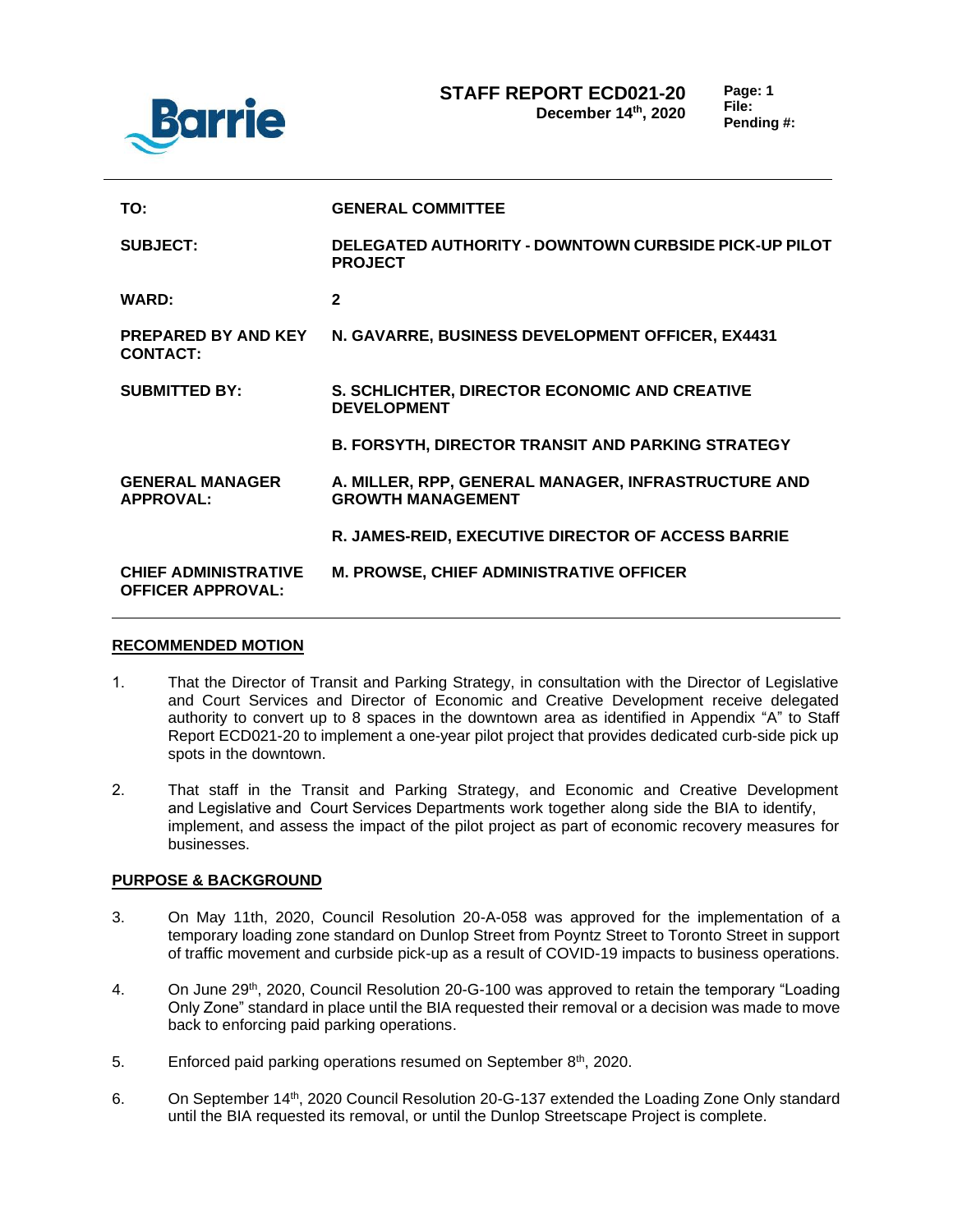

## **STAFF REPORT ECD021-20 December 14th, 2020**

- 7. As the Dunlop Streetscape Project comes to a close, current conditons regarding a second surge of the pandemic, the onset of the winter season and the completion of the Downtown Patio Program, continue the need for downtown restauranteurs to provide take-out service to maintain their survival. Further, retailers need to provide physically distanced options for patron to shop and pick-up goods.
- 8. As part of the Covid-19 Economic Recovery Action Plan, the Economic and Creative Development have been engaging in a second set of consultations with local business community including key sectors like the downtown. The consultations have focused on assessing impacts of the pandemic and second surge on businesses, response and recovery efforts to date, and ideas/opportunities to further support recovery.
- 9. During consultations with the downtown BIA, there was interest expressed that the City of Barrie could assist with implementing 'curbside pick up' dedicated spaces in order to facilitate ease of customers to do business and access takeout/curbside service within the downtown.
- 10. The BIA has consulted with their members to identify key strategic locations along Dunlop Street that could best provide access and requested only four stalls be converted.

## **ANALYSIS**

- 11. For the month of December, consumers can shop downtown Barrie during the holiday season with free parking in all on-street spaces and in the Chase McEachern lot for the first two hours of their visit. This will facilitate quick pickups from local merchants and help consumers support local businesses.
- 12. On January  $1^{st}$  2021, there will be no program in place to facilitate curb-side pick-up.
- 13. As part of the Economic Recovery Plan, responding to the needs of businesses by implementing new programs, services and piloting solutions within the control of the municipality is a key role the City can play in supporting businesses through the pandemic.
- 14. Ensuring a balance of both longer-term parking stalls, and 'loading zone only' short-term, on-street parking stalls can satisfy the needs of different consumer groups, ensures store front accessibility, and ensures the City can retains a portion of its on-street parking revenues.
- 15. The Downtown BIA has worked with businesses to identify locations in the downtown (Dunlop Street) that equate to approximately 1 space per block for a total for four spaces to be converted to a temporary loading zone standard. These spots have been selected to best support easy access to the greatest number of local merchants so that downtown businesses can benefit from the pilot project and opportunities for revenue generation.
- 16. Pending approval of the report, Staff will work with the BIA to review the spaces they have identified for suitability, seeking even disbursement amongst each block in the downtown and determine the appropriate method to identify the spaces with businesses and visitors to the downtown.
- 17. Economic and Creative Department staff and Transit and Parking Strategy staff will work with the City Communications team and the BIA to provide "Curbside Pickup" signage to make the spots visible to customers and share the messaging.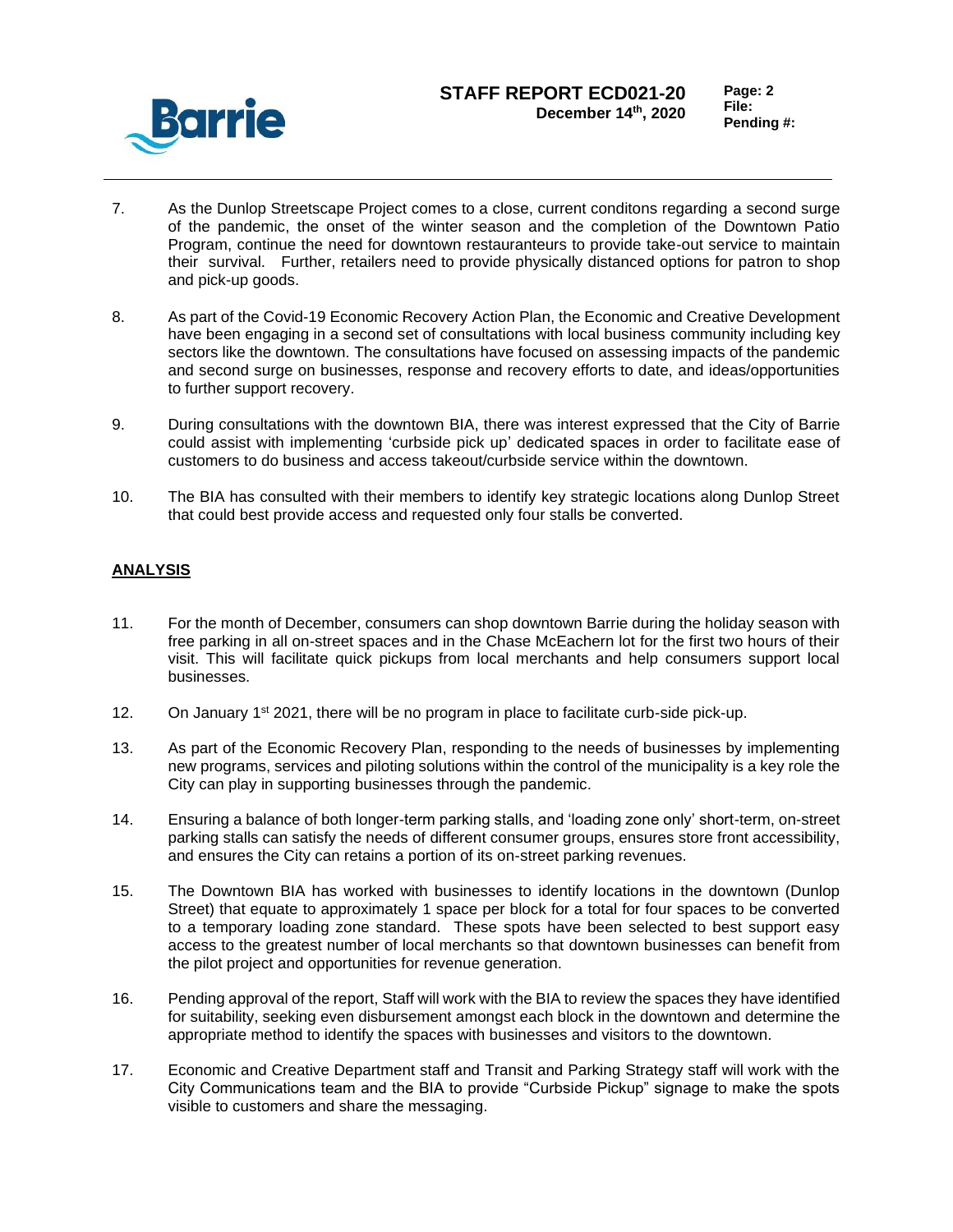

- 18. By providing staff with delegated authority to select the spots that will be used for curb-side pick up, it will provide staff the flexibility to respond to any necessary changes and make adjustments to the pilot program as needed to ensure the flow and movement of traffic
- 19. Staff are requesting with delegated authority to convert up to eight (8) on-street parking spaces in the geographic area of the downtown outlined in Appendix A. Eight spaces provide staff with flexibility to be responsive to the needs of local businesses should the first four spaces be successful, while providing an upward limit that retains a balance of regular, timed parking and associated revenues with flow through curbside parking.
- 20. As the designated spaces will provide a 10-minute parking maximum, enforcement of the "temporary loading / curb side" pick up areas will be done on a reactive (complaint only) basis. As staff within the Enforcement Services Branch regularly monitor the Downtown Paid Parking Areas, they will respond to any concerns of vehicle remining in the designated areas beyond the 10-minute maximum, as required.
- 21. The pilot program will be for a one-year period to provide staff the opportunity to monitor economic recovery and the continued needs of businesses. If health restrictions become modified or reduced within the one-year period, staff with the BIA and downtown businesses would leverage the pilot program to assess the ongoing need to support designated curbside pick-up in the downtown as an evolving post-pandemic business model.
- 22. After the one-year period, should there be a further request to provide 'loading zone only' spaces in the downtown, staff would report back to Council accordingly.

#### **ENVIRONMENTAL MATTERS**

23. There are no environmental matters related to the recommendation.

#### **ALTERNATIVES**

- 24. The following alternatives are available for consideration by General Committee:
	- **Alternative #1** Council could not support the pilot program.

This alternative is not recommended as the BIA, representing their membership, has requested support for their membership and this action is in response to the needs of businesses.

**Alternative #2** Council could choose not to provide delegated authority for up to 8 spaces.

This alternative is not recommended as eight spaces provide staff with flexibility to be responsive to the needs of local businesses should the first four spaces be successful, while providing an upward limit that retains a balance of regular, timed parking and associated revenues with flow through curbside parking.

#### **FINANCIAL**

25. The financial implication of delivering the pilot project is the potential lost revenues from the onstreet parking spaces that are converted to 'Temporary Loading Zone' spaces, that would have a parking limit of ten minutes.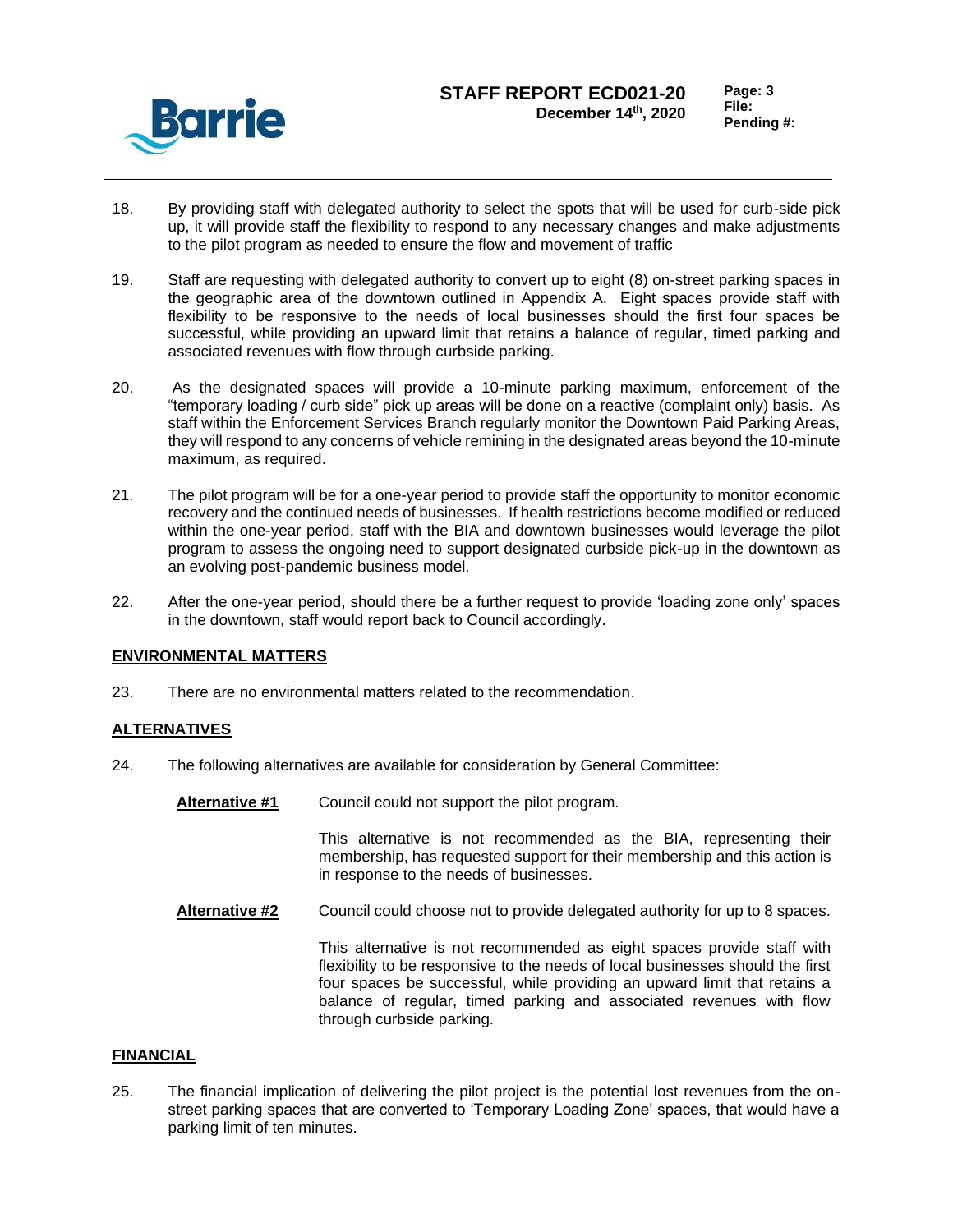

## **STAFF REPORT ECD021-20 December 14th, 2020**

- 26. Currently, four spaces have been requested, that would result in average lost revenue of \$3,524 per year or \$13.56 per weekday. At the maximum utilization, the lost revenue would be \$10,400 per year or \$40/weekday.
- 27. Should all eight spaces be leveraged, the average lost revenue would be \$7,048 for a twelve-month period.
- 28. Costs of signage associated with designating 'loading zone only' standard on-street parking stalls will be assessed as part of implementation of the program.
- 29. It is anticipated that the costs of the signage would be shared with the BIA and that the City portion would be accommodated within existing operating budget allocations.

#### **LINKAGE TO 2018-2022 COUNCIL STRATEGIC PLAN**

30. The recommendation(s) included in this Staff Report support the following goals identified in the 2018 - 2022 Strategic Plan:

Growing Our Economy

- a) Making it easier to do business.
- 31. Converting some on-street parking spaces in the downtown to a 'temporary loading zone' standard in a pilot project supports economic recovery by facilitating quick and easy curb-side pick up solutions for downtown businesses to increase revenue opportunities during the pandemic.